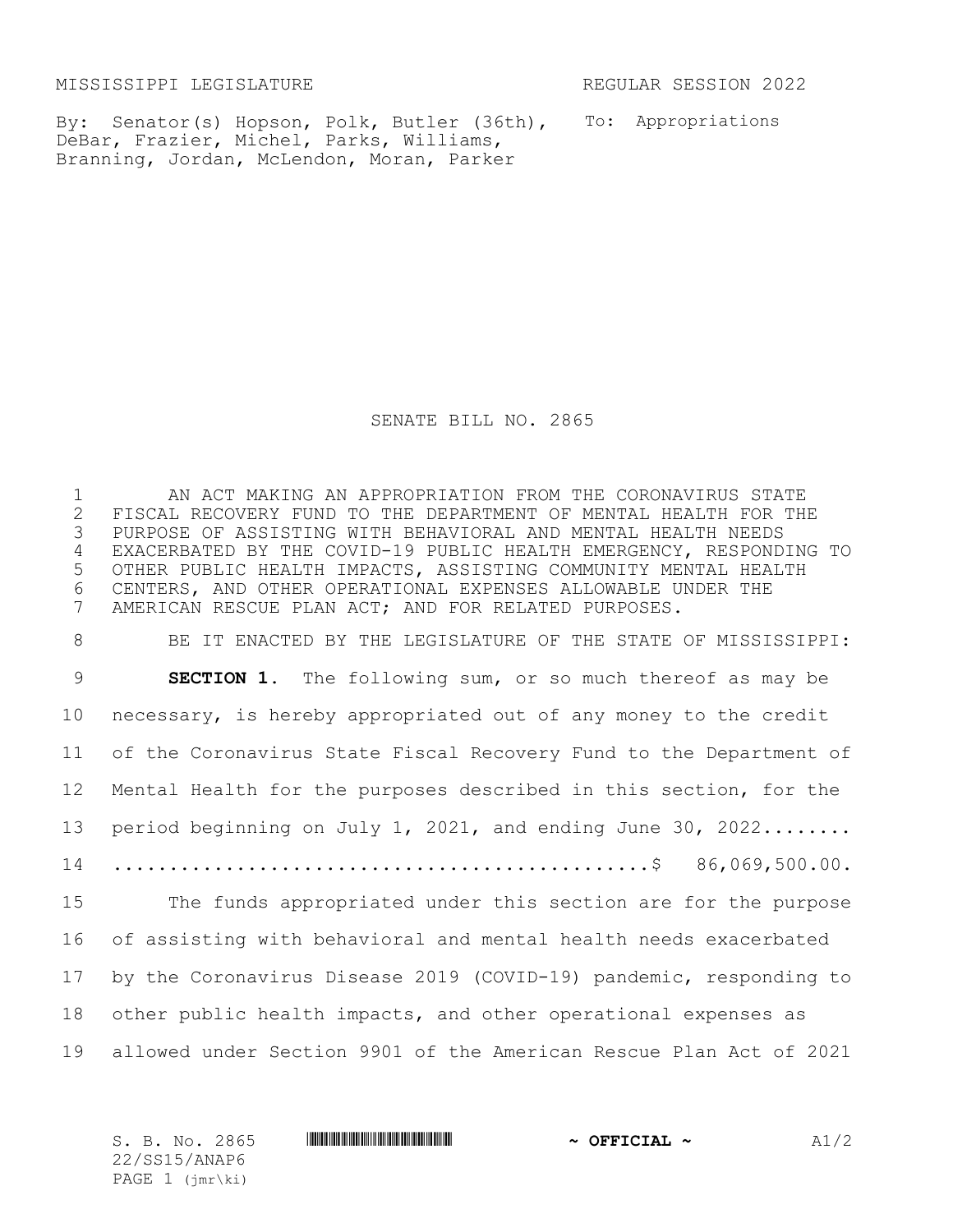(ARPA) or any guidance or regulation issued by the United States Department of the Treasury in conformity therewith.

 **SECTION 2.** The following sum, or so much thereof as may be necessary, is hereby appropriated out of any money to the credit of the Coronavirus State Fiscal Recovery Fund to the Department of Mental Health for the purposes described in this section, for the period beginning on July 1, 2021, and ending June 30, 2022........ ................................................\$ 18,550,000.00.

 The funds appropriated under this section are for the purpose of providing funding to the Department of Mental Health, which shall be utilized at Community Mental Health Centers (CMHCs) or for the benefit of CMHCs to allow for investments in software, databases, telemedicine capabilities, and other information technology resources that support behavioral and mental health needs exacerbated by the Coronavirus Disease 2019 (COVID-19) pandemic, responding to other public health impacts, and other operational expenses as allowed under Section 9901 of the American Rescue Plan Act of 2021 (ARPA) or any guidance or regulation issued by the United States Department of the Treasury in conformity therewith.

 **SECTION 3.** It is the intention of the Legislature that no funds appropriated under this act shall be used to pay employee premium payments.

 **SECTION 4.** As a condition of receiving the funds appropriated in Section 2 of this act, the Department of Mental

S. B. No. 2865 **\*\*\* ANAPE # SEPTICIAL ~** OFFICIAL ~ 22/SS15/ANAP6 PAGE 2 (jmr\ki)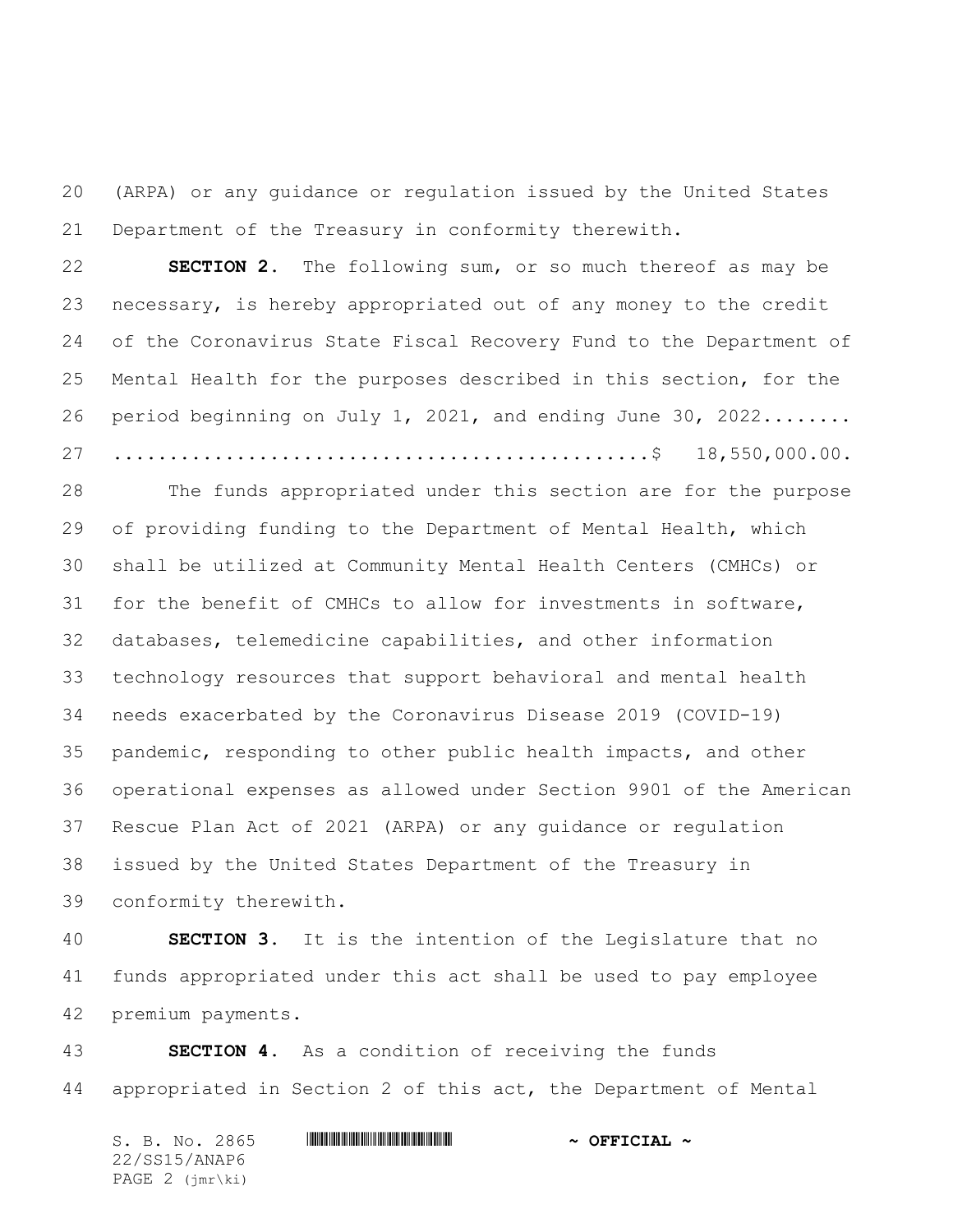Health shall obtain advice from the Office of the Coordinator of Mental Health Accessibility when determining the utilization of funds.

 **SECTION 5.** (1) As used in this section and Section 6 of this act, the term "department" means the Department of Mental Health.

 (2) The department shall not disburse any funds appropriated under this act to any recipient without first: (a) making an individualized determination that the reimbursement sought is, in the department's independent judgment, for necessary expenditures eligible under Section 602 of the federal Social Security Act as added by Section 9901 of the federal American Rescue Plan Act of 2021 (ARPA) and its implementing guidelines, guidance, rules, regulations and/or other criteria, as may be amended or supplemented from time to time, by the United States Department of the Treasury; and (b) determining that the recipient has not received and will not receive reimbursement for the expense in question from any source of funds, including insurance proceeds, other than those funds provided under Section 602 of the federal Social Security Act as added by Section 9901 of (ARPA). In addition, the department shall ensure that all funds appropriated under this act are disbursed in compliance with the Single Audit Act (31 USC Sections 7501-7507) and the related provisions of the Uniform Guidance, 2 CFR Section 200.303 regarding internal controls, Sections 200.330 through 200.332 regarding sub-recipient

22/SS15/ANAP6 PAGE 3 (jmr\ki)

## S. B. No. 2865 **\*\*\* ANAPE # SEPTICIAL ~** OFFICIAL ~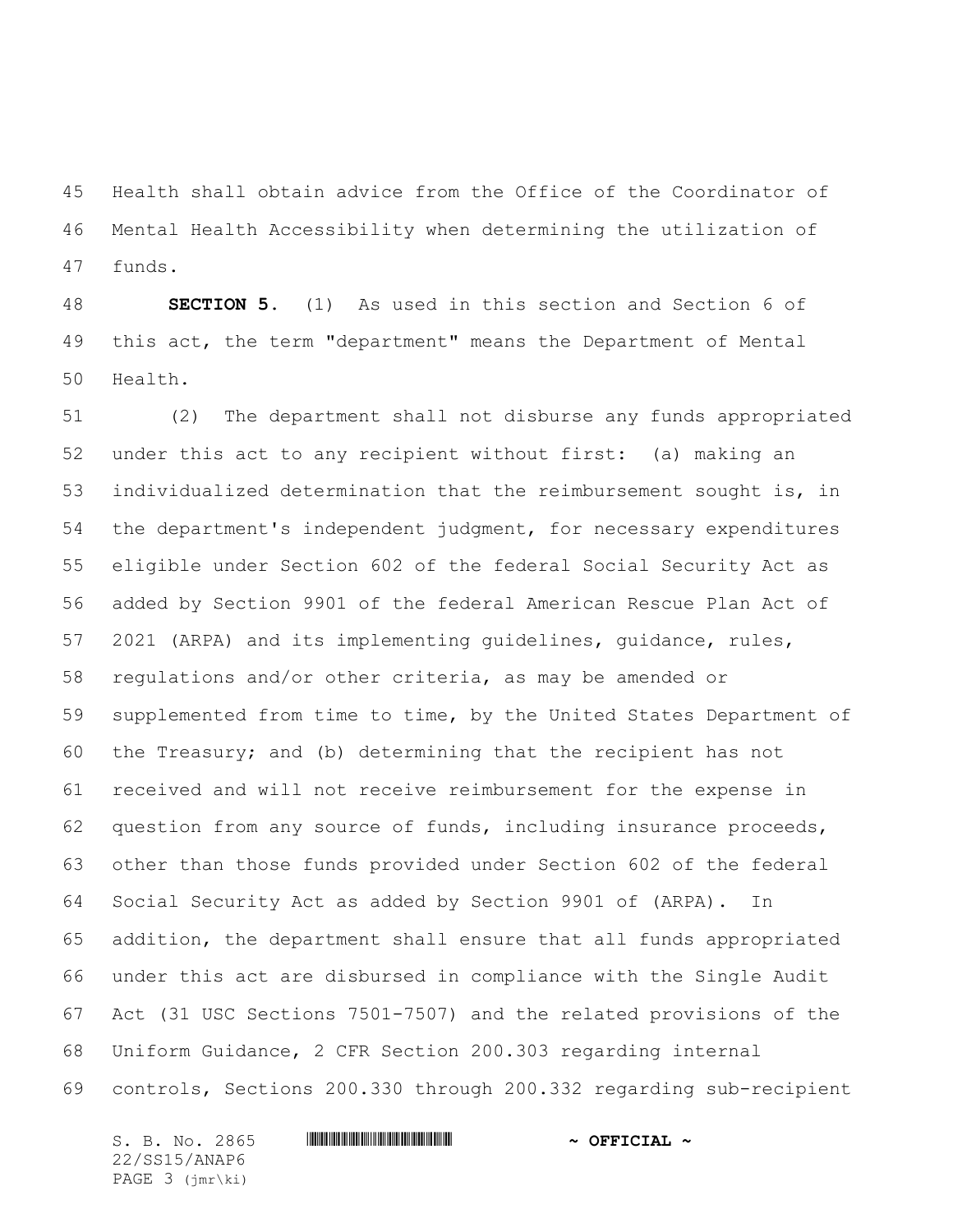monitoring and management, and subpart F regarding audit requirements.

 **SECTION 6.** (1) As a condition of receiving and expending the funds appropriated to the department under this act, the department shall certify to the Department of Finance and Administration that each expenditure of the funds appropriated to the department under this act complies with the guidelines, guidance, rules, regulations and/or other criteria, as may be amended from time to time, of the United States Department of the Treasury regarding the use of monies from the Coronavirus State Fiscal Recovery Fund established by the American Rescue Plan Act of 2021.

 (2) If the Office of Inspector General of the United States Department of the Treasury, or the Office of Inspector General of any other federal agency having oversight over the use of monies from the Coronavirus State Fiscal Recovery Fund established by the American Rescue Plan Act of 2021 (a) determines that the department or recipient has expended or otherwise used any of the funds appropriated to the department under this act for any 89 purpose that is not in compliance with the guidelines, guidance, rules, regulations and/or other criteria, as may be amended from time to time, of the United States Department of the Treasury regarding the use of monies from the Coronavirus State Fiscal 93 Recovery Fund established by the American Rescue Plan Act of 2021, and (b) the State of Mississippi is required to repay the federal

S. B. No. 2865 **\*\*\* ANAPE # SEPTICIAL ~** OFFICIAL ~ 22/SS15/ANAP6 PAGE 4 (jmr\ki)